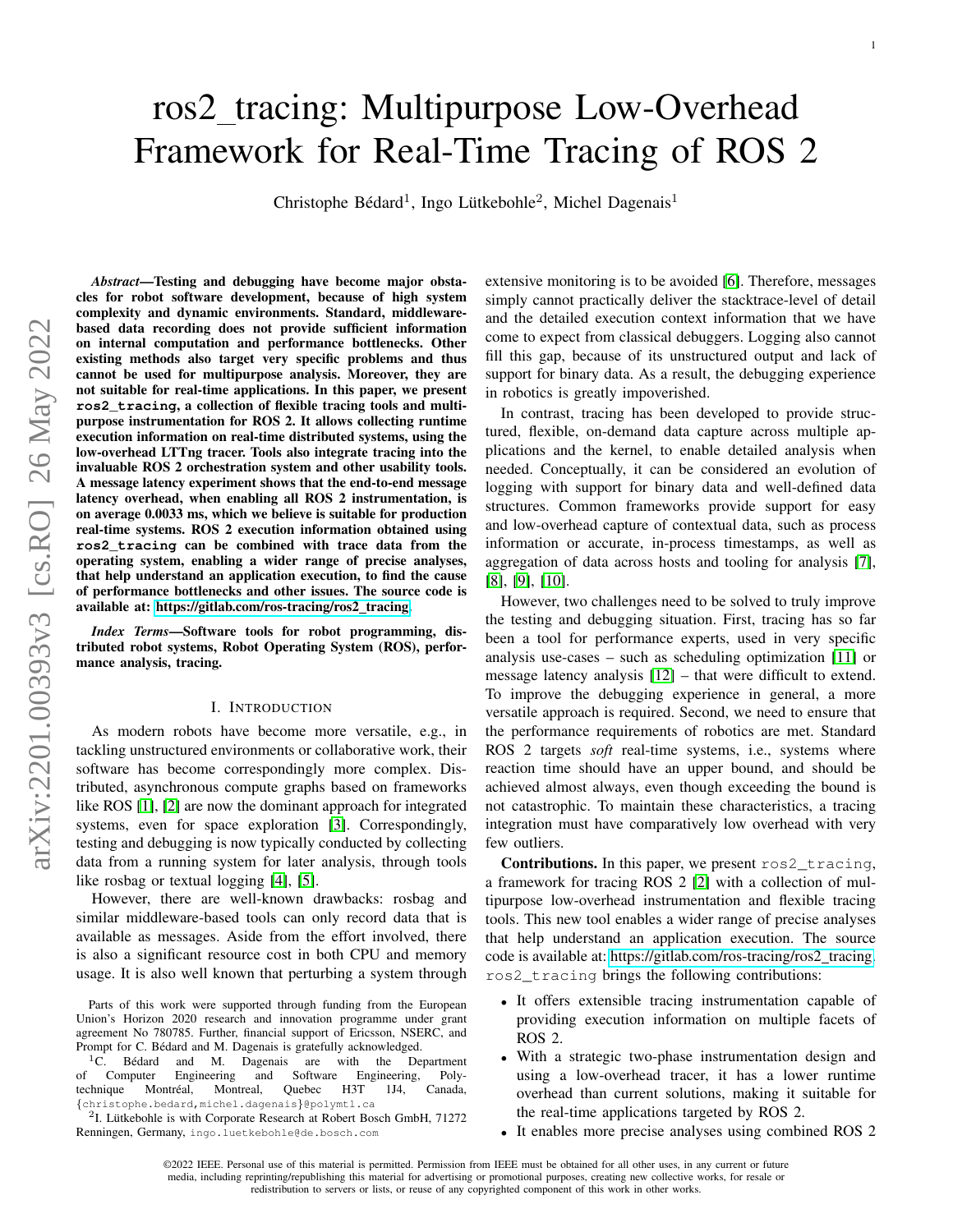userspace and kernel space data as a whole.

Furthermore, notable ros2\_tracing features include a close integration into the expansive suite of ROS 2 orchestration & general usability tools, and an easily swappable tracer backend to support different operating systems or to switch to a tracer with other desired features.

This paper is structured as follows: We survey related work in [Section II](#page-1-0) and summarize relevant background information in [Section III.](#page-1-1) We then present our solution in [Section IV](#page-2-0) and discuss its analysis potential in [Section V.](#page-4-0) Thereafter, [Section VI](#page-5-0) presents an evaluation of the runtime overhead of our solution. Future work is outlined in [Section VII.](#page-6-0) Finally, we conclude in [Section VIII.](#page-7-12)

### II. RELATED WORK

<span id="page-1-0"></span>Tracing is an established approach for performance analysis, popular for operating system-level performance analysis and for distributed systems. Its popularity is both due to the low overhead when not in use, which is often zero, and due to the extensive tool support. An excellent overview, covering both cloud and operating system use-cases, is [\[6\]](#page-7-5), [\[13\]](#page-7-13). However, while powerful, these tools arguably operate at an abstraction level that is too low to be practical for the average roboticist.

In the context of robotics and ROS 1, the earliest reported use of tracing was motivated by non-deterministic behavior of obstacle avoidance in a mobile robot, by one of the present authors [\[14\]](#page-7-14). Using a model of the ROS 1 navigation stack, and tracing based on LTTng [\[8\]](#page-7-7), a lack of synchronization between the sensory data processing and motion control pathways could be identified. This is a primary example of how nondeterministic effects can be hard to diagnose otherwise, since the magnitude of the effect was dependent on how the OS scheduled the threads involved, which also varied over the runtime of the system. There were some attempts at generalizing this kind of tracing tooling in [\[15\]](#page-7-15), and deriving a message flow analysis [\[16\]](#page-7-16). However, they were discontinued due to the emergence of ROS 2 and its potential for real-time applications [\[17\]](#page-7-17), [\[18\]](#page-7-18).

Previous work has identified various open problems in ROS 2. Kronauer et al. [\[19\]](#page-7-19) investigated the end-to-end latency of communications and found that its overhead is up to 50% compared to directly using DDS, the underlying middleware. Similarly, Jiang et al. [\[20\]](#page-7-20) found that the message conversion cost is highly dependent on the complexity of the message structure. Casini et al. [\[21\]](#page-7-21) proposed a scheduling model that aims to bound the end-to-end latency of processing chains. Furthermore, several previous contributions propose tools that use tracing to measure and/or improve message transmission latency, due to its importance for realizing lowlatency distributed systems. This includes the RAPLET tool by Nishimura et al. [\[12\]](#page-7-11) for ROS 1, ROS-FM by Rivera et al. [\[22\]](#page-7-22), and ROS-Llama by Blass et al. [\[11\]](#page-7-10), both targeting ROS 2. The last two are monitoring tools, meaning that they use instrumentation to extract execution information, process it, and provide the results to users or act on them during runtime. However, none of these tools support any use-cases beyond latency, and they all show significant overheads (cf. [Table I\)](#page-3-0),

which is due for some of them to the use of logs or custom unoptimized tracers to extract execution information. An interesting custom proposal to detect latency deadline violations with a low overhead of only 86  $\mu s$  per event, including online detection, is proposed by Peeck et al. [\[23\]](#page-7-23), but again, without attempt at generality.

In conclusion, the present work is  $-$  to the best of our knowledge – the first and only tool that provides a generic, tracing-based approach for ROS 2 performance analysis.

## III. BACKGROUND

<span id="page-1-1"></span>In this section, we summarize relevant background information needed to support subsequent sections. Note that we use "ROS 1" to refer to the first version of ROS and use "ROS" to refer to ROS 1 and ROS 2 in general, since many concepts apply to both.

### *A. ROS 2 Architecture*

The ROS 2 architecture has multiple abstraction layers; from top to bottom, or user code to operating system: rclcpp/rclpy, rcl, and rmw. The user code is above and the middleware implementation is below. rclcpp and rclpy are the C++ and Python client libraries, respectively. They are supported by rcl, a common client library API written in C which provides basic functionality. The client libraries then implement the remaining features needed to provide the application-level API. This includes implementing executors, which are high-level schedulers used to manage the invocation of callbacks (e.g., timer, subscription, and service) using one or more threads. rmw is the middleware abstraction interface. Each middleware that is used with ROS 2 has an implementation of this interface. Multiple middleware implementations can be installed on a system, and the desired implementation can be selected at runtime through an environment variable, otherwise the default implementation is used. As of ROS 2 Galactic Geochelone, the default middleware is Eclipse Cyclone DDS [\[24\]](#page-7-24).

### *B. ROS Nodes and Packages*

ROS is based on the publish-subscribe paradigm and also supports the RPC pattern under the "service" name. ROS nodes may both publish typed messages on topics and subscribe to topics, and they can use and provide services. While the granularity and semantics of nodes in a system is a design choice, the resulting node and topics structure is analogous to a computation graph.

There are also specialized nodes called "lifecycle nodes" [\[25\]](#page-7-25). They are stateful managed nodes based on a standard state machine. This makes their life cycle easier to control, which can be beneficial for safety-critical applications [\[18\]](#page-7-18). Node life cycles can also be split into initialization phases and runtime phases, with dynamic memory allocations and other non-deterministic actions being constrained to the initialization phases for real-time applications.

As for the code, in ROS, it is generally split into multiple packages, which directly and indirectly depend on other packages. Each package has a specific purpose and may provide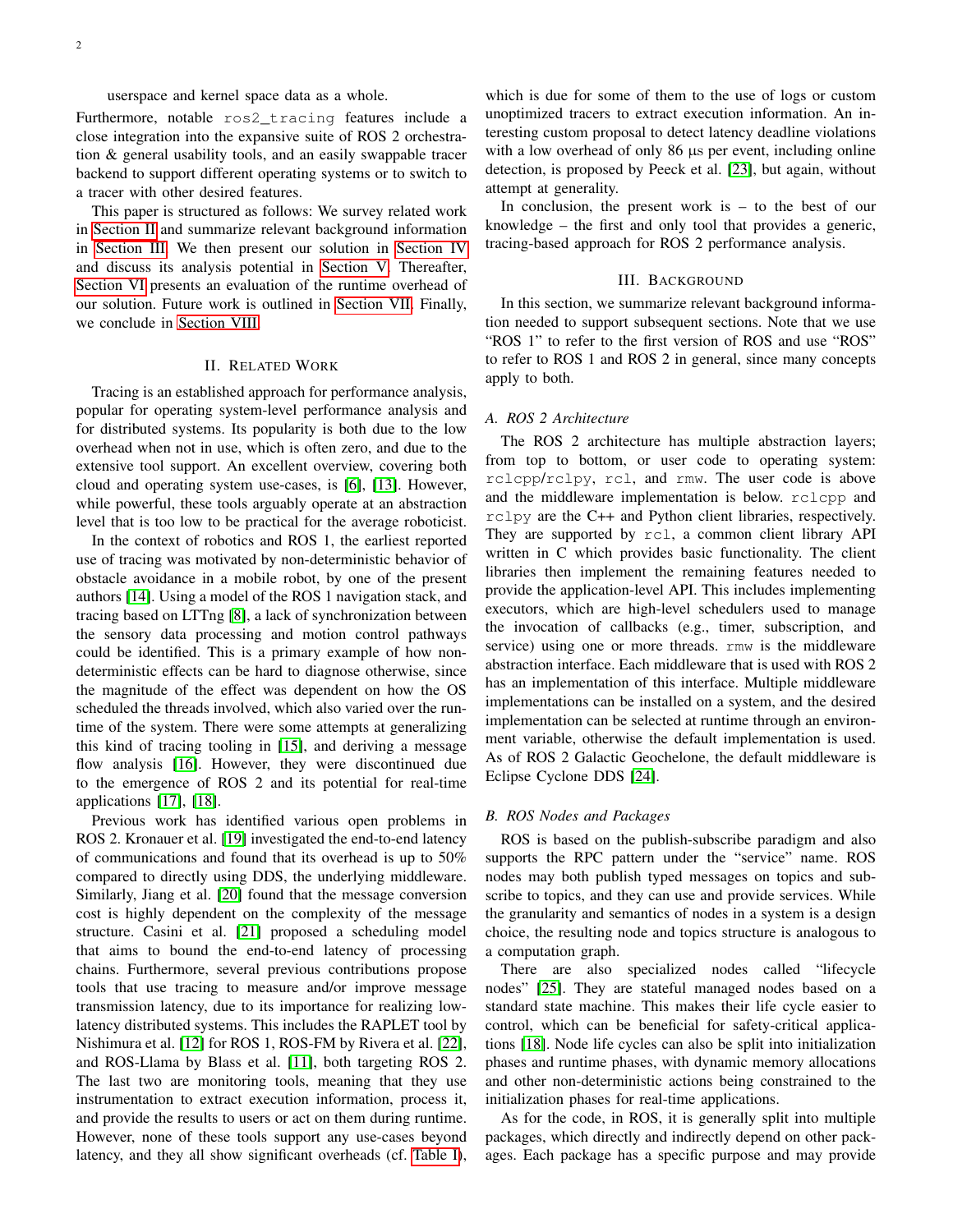multiple libraries and executables, with each executable containing any number of nodes. The ROS ecosystem is federated: packages are spread across multiple code repositories, on various hosts, and are authored and maintained by different people. The ROS 2 source code itself is made up of multiple packages that approximately match its architecture.

# *C. Usability and Orchestration Tools*

Much like ROS 1, ROS 2 has many tools for introspection, orchestration, and general usability. There are various ros2 commands, including ros2 run to run an executable and ros2 topic to manually publish messages and introspect published messages. Packages can also provide extensions that add other custom commands. The ros2 launch command is the main entry point for the ROS 2 orchestration system and allows launching multiple nodes at once. This is configured through Python, XML, or YAML launch files which describe the system to be launched using nodes from any package or even other launch files. Since ROS systems can be quite complex and contain multiple nodes, an orchestration system is indispensable. Launch files can also be used to orchestrate test systems and verify certain behaviors or results.

### *D. Generalizability*

[Fig. 1](#page-2-1) shows a summary of the ROS 2 architecture and the main tooling interaction. The architecture and launch system can be generalized down to an orchestration tool managing an application layer on top of a middleware. Therefore, the tool presented in this paper could be applied to other similar robotic systems.



<span id="page-2-1"></span>Fig. 1. Overall ROS 2 architecture and tooling interaction.

# IV. ROS2\_TRACING

<span id="page-2-0"></span>In this section, we present the design and content of ros2\_tracing. It contains multiple ROS packages to support three different but complementary functionalities: instrumentation, usability tools, and test utilities. [Table I](#page-3-0) shows a comparison between our proposed method and the existing methods mentioned in [Section II.](#page-1-0)

### *A. Instrumentation*

As shown in [Fig. 2,](#page-2-2) core ROS 2 packages are instrumented with function calls to the tracetools package. This package provides tracepoints for all of ROS 2 and is the one that triggers them. Tracepoints usually act as instrumentation points and could be directly added to the instrumented code. This creates an indirection, which we 3

introduced for two complementary reasons. First, it allows for abstracting away the tracer backend and allows to easily switch the tracer. Indeed, by replacing the compiled tracetools library, the tracer backend can be replaced without affecting the instrumented packages (i.e., the core ROS 2 code). This could be done to support tracing on a different platform or to use a tracer that has other desired functionalities. Second, this keeps instrumented packages free of boilerplate code (e.g., tracepoints definitions and other required preprocessor macros). However, the main advantage of this design choice also has a slight downside, since adding new tracepoints requires modifying both the instrumented package and the tracetools package.



<span id="page-2-2"></span>Fig. 2. Instrumentation and tracepoint calls.

As shown in [Table I,](#page-3-0) in addition to being extensible, our method provides instrumentation for multiple aspects of ROS 2, including messages, callbacks, services, executor states, and lifecycle states. [Table II](#page-3-1) presents a full list of the instrumentation points provided by tracetools. We split the instrumentation points into two types: initialization events and runtime events. The former collect one-time information about the state of objects, e.g., creation of publishers, subscriptions, and services. The latter collect information about events throughout the runtime, e.g., message publication and callback execution. The former are therefore predominantly triggered during the system initialization phase and are used to minimize the payload size of the latter. This strategic instrumentation design is key to minimizing the overhead in the runtime phase. For example, all publisher-related tracepoints in the runtime phase include a unique identifier for the publisher, which is then matched with the data collected by the publisherrelated tracepoints in the initialization phase (e.g., topic name, corresponding node name, etc.), thus minimizing the payload size of runtime tracepoints. The information that is collected to form the trace data can then be used to build a model of the execution. Due to the very abstractional nature of the ROS 2 architecture, multiple instrumentation points are sometimes needed to gather the necessary information. For example, to build a model of a subscription, we collect information about its callback function from rclcpp and its topic name from rcl. This is because callbacks are managed by the client library. Furthermore, both the instrumentation point name and the payload are meaningful: some instrumentation points only differ by their names and are used to indicate the originating layer. Since the instrumentation points cover multiple analysis use-cases, if a portion of the information is not needed for a given analysis, some of the instrumentation points can be disabled and therefore have virtually no impact on execution.

We did not instrument the Python client library, since it is not used for the kind of real-time applications that we are considering with ros2\_tracing. However, we instrumented rcl directly whenever possible. By putting the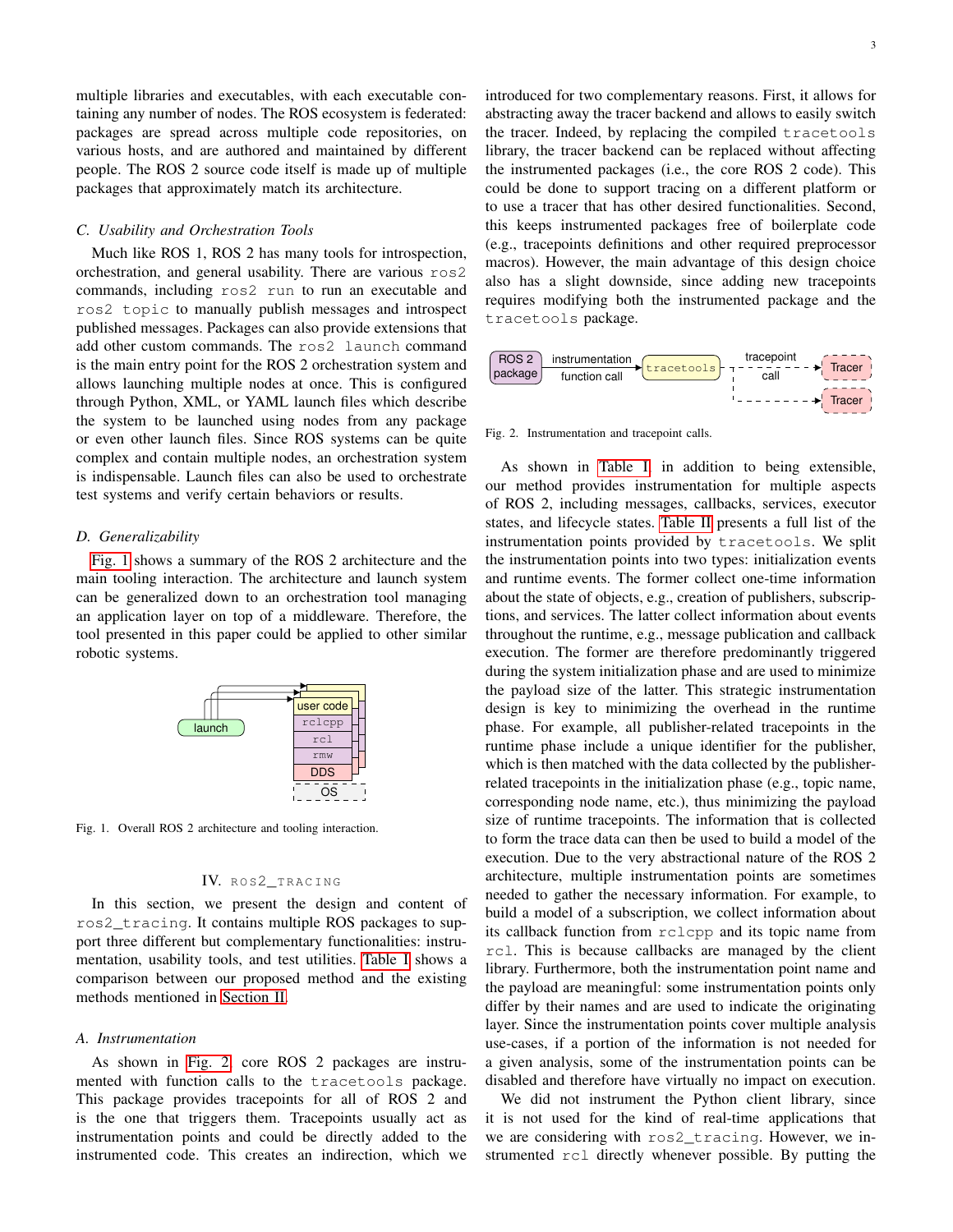TABLE I SUMMARY OF EXISTING MONITORING AND INSTRUMENTATION METHODS AND COMPARISON WITH PROPOSED METHOD

<span id="page-3-0"></span>

| Method                     | Type <sup>a</sup> | <b>ROS</b> | Instrumentation |           |          |                          |                          | Extensible | Launch   | Overhead <sup>b</sup> | Source   |
|----------------------------|-------------------|------------|-----------------|-----------|----------|--------------------------|--------------------------|------------|----------|-----------------------|----------|
|                            |                   | 1/2        | messages        | callbacks | services | executor                 | lifecycle                |            | tools    |                       | avail.   |
| <b>ROS-FM [22]</b>         | М                 | $\prime$   |                 | $\times$  |          | $-1 \times$              | $-1x$                    | ×          | $\times$ | 15-515% C             | $\times$ |
| tracetools $[15]$ , $[16]$ |                   |            |                 |           | $\times$ | $\overline{\phantom{0}}$ | $\overline{\phantom{a}}$ | $\times$   | $\times$ |                       |          |
| RAPLET [12]                |                   |            |                 |           | $\times$ | $\overline{\phantom{a}}$ | ۰                        | $\times$   | $\times$ | $2-20\%$ L            |          |
| ROS-Llama [11]             | М                 |            |                 |           | $\times$ |                          | $\times$                 | $\times$   | $\times$ | 30-40% C              | $\times$ |
| ros2_tracing               |                   |            |                 |           |          |                          |                          |            |          | $1-15\%$ L            |          |

<span id="page-3-2"></span>*<sup>a</sup>* M and I for monitoring and instrumentation-only types, respectively.

<span id="page-3-3"></span>*<sup>b</sup>* C and L for CPU and latency overhead, respectively.

instrumentation as low as possible in the ROS 2 architecture, it can be leveraged to more easily support other client libraries in the future.

The *Linux Trace Toolkit: next generation* (LTTng) tracer was chosen as the default tracing backend, for its low overhead and real-time compatibility as well as its ability to trace both the kernel and userspace [\[8\]](#page-7-7), [\[26\]](#page-7-26). The runtime cost per LTTng userspace tracepoint on a vanilla Linux kernel using an Intel i7-3770 CPU (3.40 GHz) with 16 GB of RAM is approximately 158 ns [\[7\]](#page-7-6). Since it is a Linux-only tracer, all instrumentation calls to the tracetools package are preprocessed out on other platforms. This can also be achieved on Linux through a build option.

TABLE II INSTRUMENTATION POINTS LIST WITH TYPES

<span id="page-3-1"></span>

| <b>ROS 2 Laver</b> | <b>Instrumentation Point Name</b>  | Type <sup>a</sup> | Note <sup>b</sup> |
|--------------------|------------------------------------|-------------------|-------------------|
|                    | rclcpp_subscription_init           | I                 |                   |
|                    | rclcpp_subscription_callback_added | I                 |                   |
|                    | rclcpp_publish                     | R                 | P                 |
|                    | rclcpp_take                        | R                 | S                 |
|                    | rclcpp_service_callback_added      | I                 |                   |
|                    | rclcpp_timer_callback_added        | I                 |                   |
| rclcpp             | relepp timer link node             | I                 |                   |
|                    | rclcpp_callback_register           | I                 |                   |
|                    | callback_start                     | R                 | S                 |
|                    | callback_end                       | R                 |                   |
|                    | rclcpp_executor_get_next_ready     | R                 | S                 |
|                    | relepp executor wait for work      | R                 | S                 |
|                    | rclcpp_executor_execute            | R                 | S                 |
|                    | $rcl$ _init                        | T                 |                   |
|                    | rcl node init                      | I                 |                   |
|                    | rcl_publisher_init                 | I                 |                   |
|                    | rcl_subscription_init              | I                 |                   |
|                    | rcl_publish                        | R                 | P                 |
| rc1                | rcl_take                           | R                 | S                 |
|                    | rcl client init                    | I                 |                   |
|                    | rcl service init                   | I                 |                   |
|                    | rcl timer init                     | I                 |                   |
|                    | rcl_lifecycle_state_machine_init   | I                 |                   |
|                    | rcl_lifecycle_transition           | R                 |                   |
|                    | rmw_publisher_init                 | T                 |                   |
|                    | rmw_subscription_init              | I                 |                   |
| rmw                | rmw_publish                        | R                 | P                 |
|                    | rmw_take                           | R                 | S                 |

<span id="page-3-4"></span>*a* I and R for initialization and runtime types, respectively.

<span id="page-3-5"></span>*b* P and S for publishing and message reception hot paths, respectively.

### *B. Usability Tools*

In line with the ROS 2 usability and orchestration tools, our proposed solution includes two different interfaces to control tracing: a ros2 trace command and a Trace action for launch files. The ros2 trace command is a simple command that allows configuring the tracer to start tracing. The system or executable to be traced must then be run or launched in a separate terminal. When the application is done running, tracing must be stopped in the original ros2 trace terminal. On the other hand, the Trace action can be used in XML, YAML, and Python launch files. It then allows configuring the tracer and launching the system at the same time. Tracing is stopped automatically after the launched system has shut down, either on its own or after being manually terminated. [Listing 1](#page-3-6) shows an example with an XML file that launches two nodes. While ROS 2 does not currently natively support it, this would be useful for remote or multi-host orchestration to trace all hosts at once and aggregate the resulting traces.

Listing 1 TRACE ACTION IN XML LAUNCH FILE

<span id="page-3-6"></span>

| <launch></launch>                |                                                   |
|----------------------------------|---------------------------------------------------|
| <trace< th=""><th></th></trace<> |                                                   |
|                                  | $s$ ession-name="ros2" events-ust="ros2: $*$ "/>  |
|                                  | <node exec="executable_x" pkq="packaqe_a"></node> |
|                                  | <node exec="executable_y" pkq="packaqe_b"></node> |
| $\langle$ /launch>               |                                                   |
|                                  |                                                   |

Furthermore, these tools can be used to leverage existing LTTng instrumentation (e.g., kernel and other userspace instrumentation) and to enable any custom application-level tracepoints to record other relevant data. For example, LTTng provides shared libraries that can be preloaded with LD\_PRELOAD to intercept calls to libc, pthread, the dynamic linker, and function entry & exit instrumentation (added with -finstrument-functions) and trigger tracepoints before calling the real functions. If those tracepoints are enabled through launch files, the corresponding shared libraries will be located and preloaded automatically for all executables, which greatly simplifies the launch configuration. The tools also do not prevent users from directly configuring the tracer for advanced options. They are only a thin flexible compatibility and usability layer for ROS 2 and use the LTTng Python bindings for tracer control.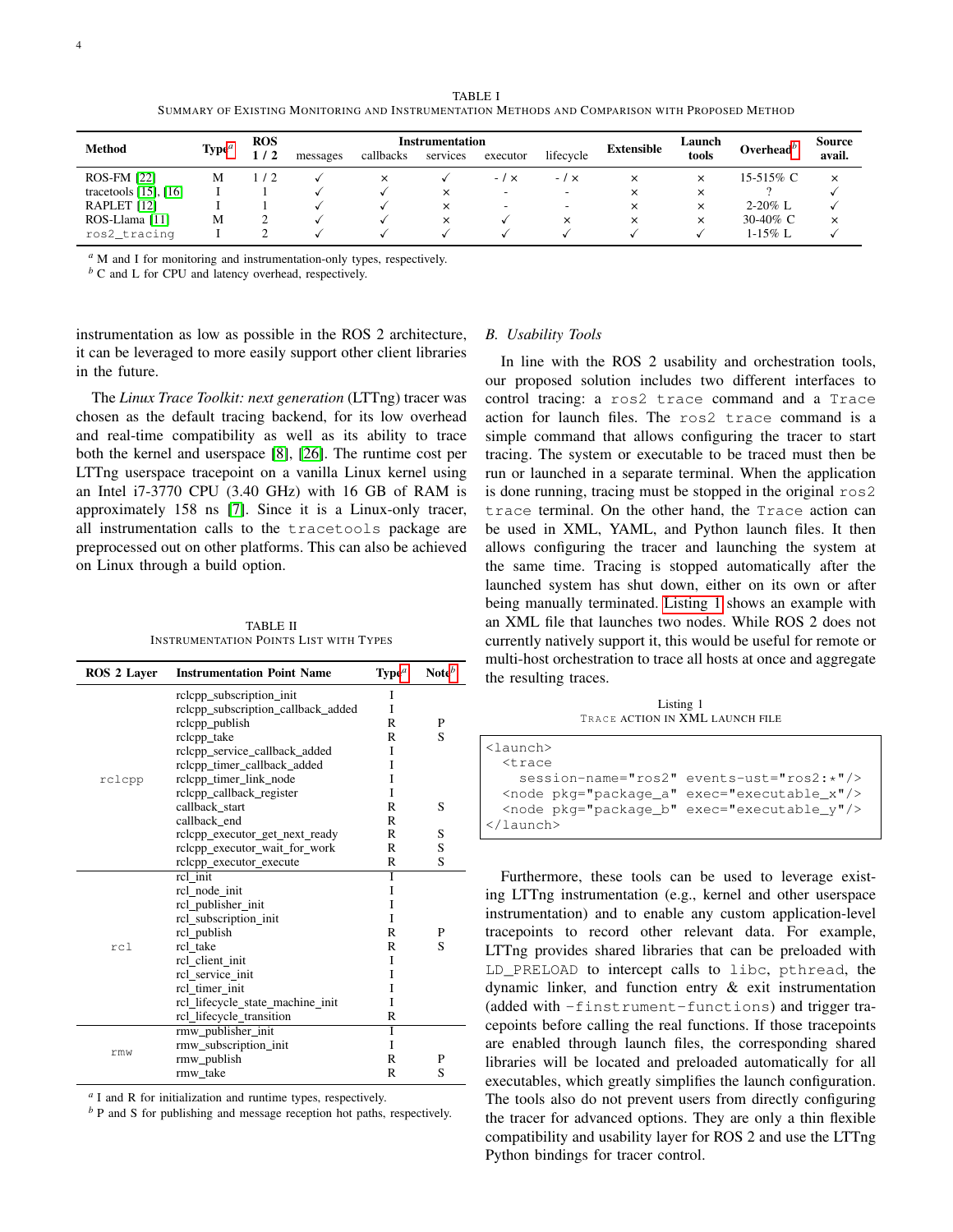### *C. Test Utilities*

The tracetools test package provides a test utility that allows running nodes and tracing them. The resulting trace can then be read in the test using the tracetools\_read package to assert results or behaviors in a lower-level, less invasive way.

# V. ANALYSIS

<span id="page-4-0"></span>The instrumentation and tracing tools provided by ros2\_tracing allow collecting execution information at the ROS 2 level. This information can then be processed using existing tools to compute metrics or to provide models of the execution. For example, we traced a ROS 2 system that simulates a real-world autonomous driving scenario [\[27\]](#page-7-27). In this example, a node receives data from 6 different topics using subscriptions. When the subscriptions receive a new message, they cache it so that the node only keeps the latest message for each topic. The periodically-triggered callback uses the latest message from each topic to compute a result and publish it. To analyze the trace data, we wrote a simple script using tracetools\_analysis [\[28\]](#page-7-28), a Python library to read and analyze trace data. As shown in [Fig. 3,](#page-4-1) we can display message reception and publication instance timestamps as well as timer callback execution intervals over time. There is a visible gradual time drift between the input and output messages, which could impact the validity of the published result, similar to the issue described by [\[14\]](#page-7-14). This could warrant further analysis and tuning, depending on the system requirements. We can also compute and display the timer callback execution interval and duration, as shown in [Fig. 4.](#page-4-2) The timer callback period is set to 100 ms and the duration is approximately 10 ms, but there are outliers. This jitter could negatively affect the system; these anomalies could warrant further analysis as well.



<span id="page-4-1"></span>Fig. 3. Example time chart of subscription message reception (sub.), timer callback execution (timer), and message publication (pub.). Message reception and publication instances are displayed as single timestamps, while timer callback executions are displayed as ranges, with a start and an end. The periodic timer callback uses the last received message from each subscription to compute a result and publish it; this inputs-outputs link is illustrated using colors, highlighting an inadequate synchronization.



<span id="page-4-2"></span>Fig. 4. Example timer callback execution interval (top) and duration (bottom) over time. The callback period is set to 100 ms, while the callback duration depends on the work done. Both contain outliers.

To dig deeper, this information can be paired with data from the operating system: OS trace data can help find the cause of performance bottlenecks and other issues [\[30\]](#page-7-29). Since ROS 2 does higher-level scheduling, this is critical for understanding the actual execution at the OS level. Using LTTng, the Linux kernel can be traced alongside the application. The ROS 2 trace data that was obtained using the ros2\_tracing instrumentation can be analyzed together with the OS trace data using Eclipse Trace Compass [\[29\]](#page-7-30), which is an open-source trace viewer and framework aimed towards performance and reliability analysis. Trace Compass can analyze Linux kernel data to show the frequency and state of CPUs over time, including interrupts, system calls, or userspace processes executing on each CPU. It can also display the state of each thread over time, as shown in [Fig. 5](#page-5-1) for the application threads. Building Trace Compass analyses specific to ROS 2 is left as future work; however, we can visualize timestamps of ROS 2 trace events on top of the existing analyses. From the ROS 2 trace data shown in [Fig. 4,](#page-4-2) we know that the timer callback instance following the longest interval is at the 1.4 s mark with 107.8 ms. Finding the timestamps of the corresponding ROS 2 events in Trace Compass, we see that the thread was blocked waiting for CPU for 9.9 ms before the aforementioned callback instance. The thread then had to query the middleware for new messages (even if timers are strictly handled at the ROS 2 level) and finally call the overdue timer callback. In this example, a multi-threaded executor was used, with the number of threads being equal to the number of logical CPU cores by default. Since this was not the only application running on the system at that time, multiple processes and threads were competing for CPU, as can be observed using Trace Compass. Therefore, the executor settings could be tuned, or the executor could be replaced by another type of executor with features that better meet the requirements for this system, which could entail creating a new executor: this is an open problem in ROS 2. A multi-level analysis such as this one would not have been possible without collecting both userspace & kernel execution information, and analyzing the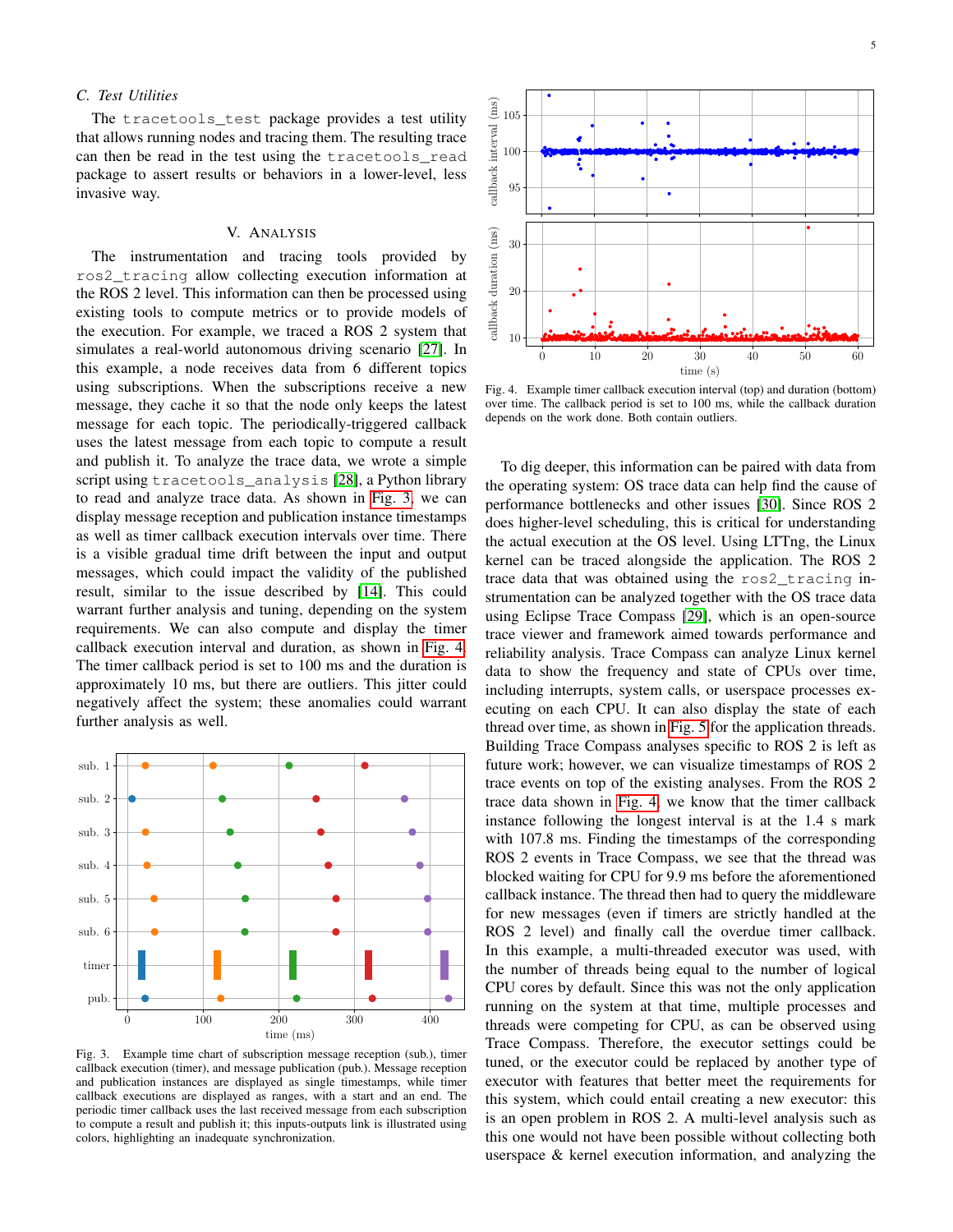

<span id="page-5-1"></span>Fig. 5. State of ROS 2 application threads over time with timestamps of ROS 2 events from the ros2\_tracing instrumentation displayed as small triangles on top of the thread state rectangle: ① thread waiting for CPU for 9.9 ms (orange), ② thread running (green), ③ event marking start of middleware query & wait for new messages, 4 event marking end of middleware query, and  $\circled{S}$  rclcpp\_executor\_execute event followed shortly after by callback\_start event for timer callback. This result was obtained by importing trace data collected from the Linux kernel and from the ROS 2 application using LTTng into Trace Compass [\[29\]](#page-7-30). The black arrow to the left of  $\circled{3}$  represents the scheduling switch from one thread to another for a given CPU. Some less relevant threads were hidden.

combined data, which current tools do not offer. The scripts and full instructions to replicate this example are available at: [github.com/christophebedard/ros2](https://github.com/christophebedard/ros2_tracing-analysis-example) tracing-analysis-example.

### VI. EVALUATION

<span id="page-5-0"></span>To validate that our proposed solution is compatible latencywise with real-time systems, we evaluate the overhead of ros2\_tracing, or specifically its instrumentation overhead. This is the time consumed by the instrumentation within the monitored process. When enabled, it directly affects these processes by adding latency.

Since the ros2 tracing tracepoints are placed along the message publication and reception pipeline, an easy way to capture the maximum overhead is to measure the time between publishing a message and when it is handled by the subscription callback. This is what we will do in the following.

### *A. Experiment Setup*

We use the standard message-passing latency benchmark for ROS 2, performance test [\[31\]](#page-7-31), with a minimal configuration: one publisher node and one subscription node. We vary message size and publishing rate, since it is known that they affect middleware performance [\[19\]](#page-7-19). The parameter space is shown in [Table III](#page-5-2) and is based on typical use-cases [\[32\]](#page-7-32).

TABLE III EXPERIMENT PARAMETERS AND VALUES

<span id="page-5-2"></span>

| Publishing rate (Hz)      | 100, 500, 1000, 2000 |
|---------------------------|----------------------|
| Message size (KiB)        | 1, 32, 64, 256       |
| <b>Quality of service</b> | reliable only        |
| <b>DDS</b> implementation | eProsima Fast DDS    |

To reduce measurement variability, we follow common practice by using a kernel patched with the PREEMPT RT patch (5.4.3-rt1), disabling simultaneous multithreading, and disabling power-saving features in the BIOS (dynamic frequency scaling, C-states, Turbo Boost, etc.). Further, we increase UDP buffers to 64 MB to ensure sufficient networking performance for larger messages. The experiment was run on an Intel i7-3770 (3.40 GHz) 4-core CPU, 8 GB RAM system with Ubuntu 20.04.2. All measurements are based on the ROS 2 Rolling distribution, in between the Galactic and Humble releases, which is the most recent version at this time. While Eclipse Cyclone DDS [\[24\]](#page-7-24) is the default DDS implementation for the current ROS 2 release, Galactic, we have found eProsima Fast DDS [\[33\]](#page-7-33) to be more stable for larger messages, and it is also the default for the upcoming release, Humble. We have therefore used Fast DDS.

For each combination in the parameter space, performance test is run for 60 minutes and scheduled with the SCHED\_FIDO real-time policy with the highest priority (99). To reduce outliers due to system initialization, the first 10 seconds of each recording are discarded. To determine the tracing overhead, we run the experiment once without any tracing enabled, and once with all tracepoints enabled. In practice, since not all tracepoints might be needed depending on the intended analysis, this represents the worst-case scenario.

The code and instructions to replicate this experiment are available at: [github.com/christophebedard/ros2](https://github.com/christophebedard/ros2_tracing-overhead-evaluation)\_tracing[overhead-evaluation.](https://github.com/christophebedard/ros2_tracing-overhead-evaluation)

### *B. Results and Discussion*

[Fig. 6](#page-5-3) shows the individual average latencies without and with tracing, while [Fig. 7](#page-6-1) shows the absolute and relative latency overhead.



<span id="page-5-3"></span>Fig. 6. Message latencies (avg.  $\pm$  std.) without tracing (left) and with tracing (right).

First, as expected, the mean latency values increase with the message size, and the relative latency overhead values decrease with the message size. There is no significant decrease in latency as the publishing frequency increases; this behavior was however much more noticeable before disabling powersaving features through the BIOS. We would also expect the CPU overhead to be the same for all message sizes and publishing frequencies, since it is, in theory, a constant overhead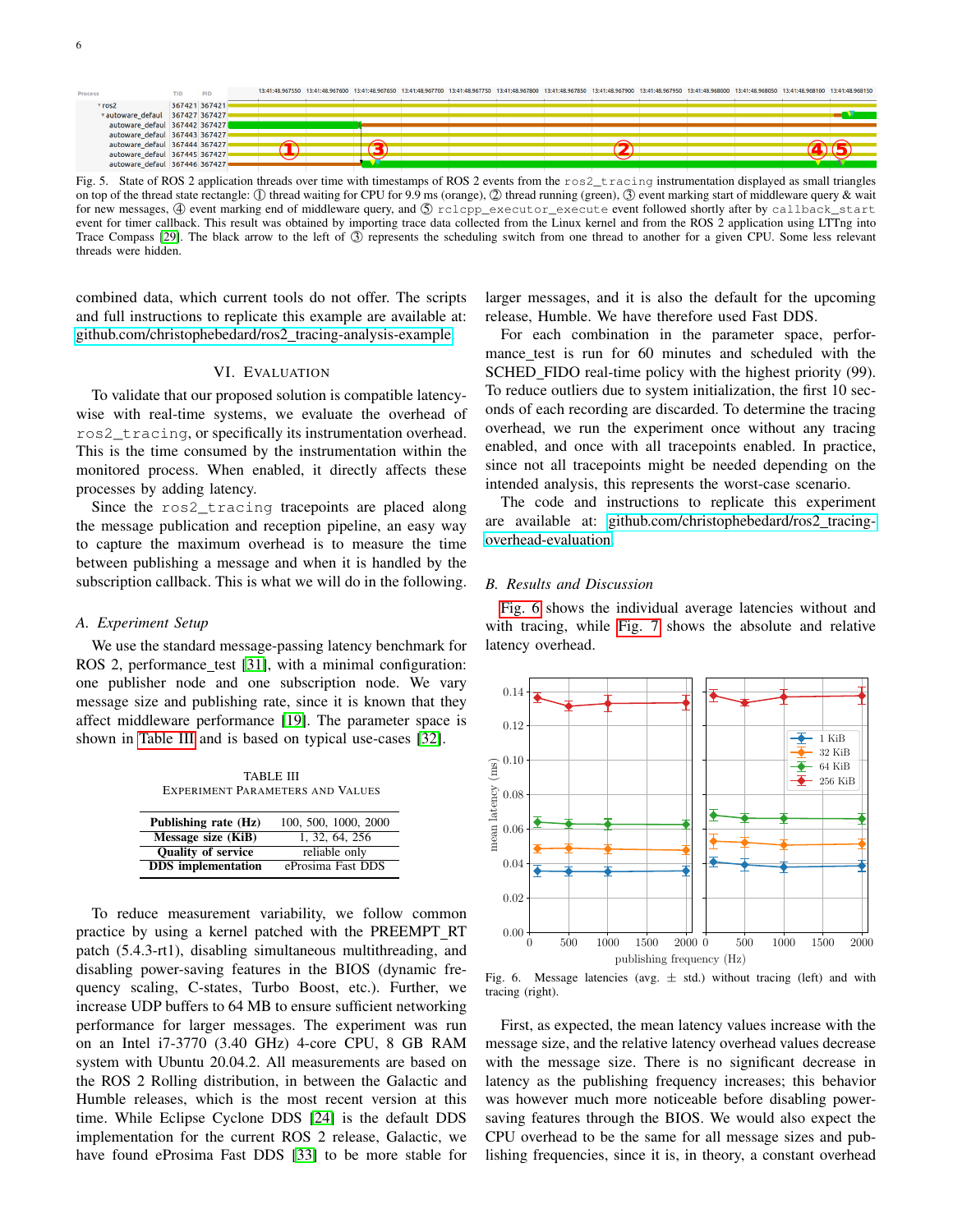

<span id="page-6-1"></span>Fig. 7. Absolute (left) and relative (right) latency overhead results. The standard deviation of the difference between the two means is insignificant here.

for message publication and reception. However, it can be seen that this is not the case, and instead, the absolute overhead is larger at small frequencies. This is somewhat puzzling, and it would certainly merit further experiments. However, due to the overall small effect, we are approaching a range where cache effects in the CPU or other non-deterministic factors come into play. Since the overhead values are overall fairly close, the overhead does not seem to be related to any of the experiment parameters, and the absolute values are well within acceptable ranges, we consider the requirements set out for ros2\_tracing to be fulfilled. Additionally, these absolute latency overhead results are within one order of magnitude of the results that [\[7\]](#page-7-6) presented: since there are 10 tracepoints in the publish-subscribe hot path (see [Table II\)](#page-3-1), the overhead should therefore be  $10 \cdot 158$  ns = 0.00158 ms, which is indeed comparable.

Since most practical systems use a mixture of message sizes and frequencies, we also analyze the overhead by aggregating it over all experiment runs. For each combination of message size and publishing frequency, we use the two sets of latencies (i.e., without tracing and with tracing, represented in [Fig. 6\)](#page-5-3), and subtract the mean of the no-tracing set from all latencies. By aggregating the latency differences for all combinations, we obtain two sets of latency overheads, which are represented in [Fig. 8](#page-6-2) (without tracing and with tracing, respectively). Note that the aggregate overhead is more strongly influenced by the higher publication frequencies, since more messages are sent in the same time frame. The mean overhead is thus 0.0033 ms, with 50% of the data between 0.0010 ms and 0.0056 ms.

No measurement system can be entirely without overhead – however, we think that these results show that ros2\_tracing has very low overhead, which is acceptable for most target situations for ROS 2. It is certainly lower than known alternatives as presented in [Table I.](#page-3-0)

Nonetheless, for very busy systems or very particularly CPU-constrained platforms, overheads might add up enough to impact the messaging performance. For such situations, there are two potential optimization options: First, about half of



<span id="page-6-2"></span>Fig. 8. Aggregated latency overhead and variation without tracing (left) and with tracing (right). Latency values have been individually normalized to zero mean based on the latencies without tracing, showing overhead and variation. Note that the left mean is very slightly below zero due to the additional imbalance caused by the variation in publishing frequency.

the tracepoints would be sufficient for basic information, and, second, tracing can be selectively enabled on only some of the processes, instead of all ROS 2 nodes.

# VII. FUTURE WORK

<span id="page-6-0"></span>Many improvements and additions could be made to ros2\_tracing. While the RPC pattern is not used as much in real-time applications, instrumentation could be added to support services and actions, with the latter being services with optional progress feedback. Furthermore, ros2\_tracing does not gather information about object destruction, e.g., if a publisher or a subscription is destroyed during runtime. This is because it does not fit with design guidelines of real-time safety-critical systems, where the system is usually static once it enters its runtime phase. Nonetheless, complete object lifetime information could be gathered. Middleware implementations could also be instrumented to provide lowerlevel information on the handling of messages. Instrumenting rclc [\[34\]](#page-7-34), [\[35\]](#page-7-35) would also be interesting. It is a client library written in C with a deterministic executor aimed at ROS 2 applications on memory-limited real-time platforms such as microcontrollers.

As for the usability tools, as mentioned previously, the orchestration tools could be improved, when native support for remote or coordinated multi-host orchestration gets added to the ROS 2 launch system.

While the overall approach taken for ros2\_tracing is primarily aimed at offline monitoring and analysis, the instrumentation itself could be leveraged for online monitoring. For example, the LTTng live mode could be used to do online processing of the trace data. Another backend could also be added for a tracer that better supports online monitoring. There could also be other default backends for other operating systems, like QNX, which is often used for real-time as well.

In future work, we plan on building on the ros2\_tracing instrumentation and tools to analyze